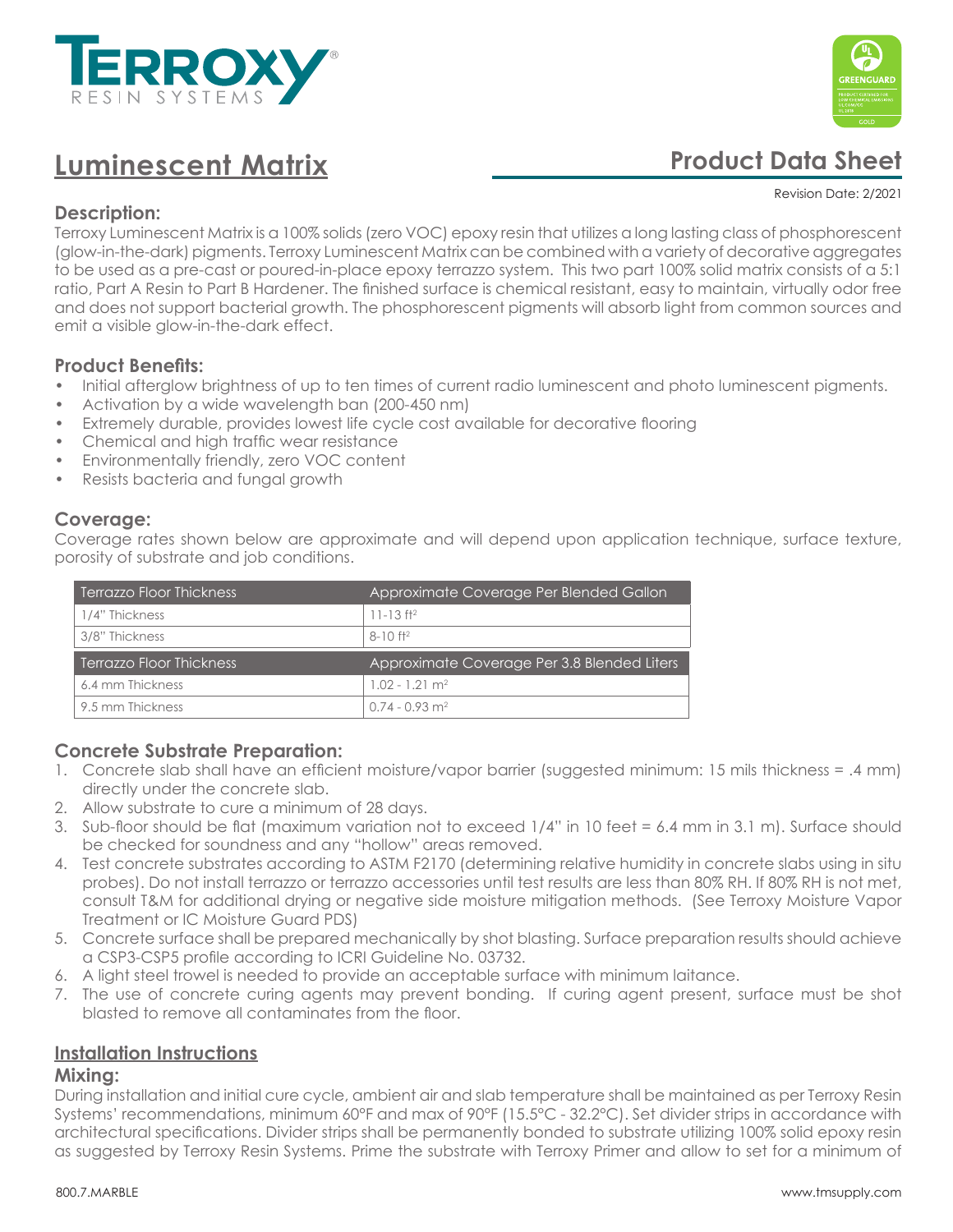

30 min. before applying Terroxy Luminescent Matrix. Mix Terroxy Resin Systems Luminescent Matrix Part A Resin and Part B Hardener at a ratio of 5:1 by volume for 3 minutes; add the specified aggregates.

### **Applications:**

Trowel to the desired thickness specified in the architect's design then allow system to cure overnight. Grind with 24 grit or rough grit stones. Grout surface with Terroxy Luminescent Matrix or Terroxy Clear Resin to seal and fill voids. Allow the system to cure overnight. (Grout may be left on terrazzo until other trades' work is completed.) Grind floor with medium or fine grit stones until all grout is removed from surface. Polishing may need to be repeated if a higher shine finish is desired. Clean thoroughly with a neutral cleaner with a pH factor between 7-10 and allow surface to dry. Seal with TRX Sealer, Terroxy WB Urethane Sealer, Terroxy WB Acrylic Sealer + or Terroxy Acrylic Sealer in accordance with Terrazzo & Marble Supply Companies.

#### **Cure Time:**

18 - 24 Hours prior to grinding.

| Property                                                                                                   | <b>Test Method</b>                                                 | <b>Typical Results</b>                                                                                                                                                                                                                          |
|------------------------------------------------------------------------------------------------------------|--------------------------------------------------------------------|-------------------------------------------------------------------------------------------------------------------------------------------------------------------------------------------------------------------------------------------------|
| <b>Hardness</b>                                                                                            | ASTM D-2240 using Shore-D Durometer                                | 75-85                                                                                                                                                                                                                                           |
| Tensile Strength                                                                                           | ASTM D-638                                                         | 4800 psi min. (33.1 MPa)                                                                                                                                                                                                                        |
| <b>Tensile Elongation</b>                                                                                  | ASTM D-638                                                         | 4-8%                                                                                                                                                                                                                                            |
| Flexural Strength                                                                                          | ASTM D-790                                                         | 4500 psi min. (31.0 MPa)                                                                                                                                                                                                                        |
| <b>Flexural Modulus</b>                                                                                    | ASTM D-790                                                         | $2.3 \times 10^5$ psi (1586.0 MPa)                                                                                                                                                                                                              |
| Chemical Resistance                                                                                        | ASTM D-1308 Seven Days at room<br>temperature by immersion method. | No deleterious effects:<br>· Distilled Water<br>• Mineral Oil<br>· Isopropanol<br>• Ethanol<br>• 0.025 Detergent Solution<br>• 1% Soap Solution<br>· 10% Sodium Hydroxide<br>· 10% Hydrochloric Acid<br>· 30% Sulfuric Acid<br>• 5% Acetic Acid |
|                                                                                                            | <b>ASTM D-635</b><br><b>NFPA 253</b>                               | Self extinguishing, extent of burning 0.25" (6.4 mm) max                                                                                                                                                                                        |
| Flammability                                                                                               |                                                                    | <b>Classified Class 1</b>                                                                                                                                                                                                                       |
| Fire Rating - Test for Surface                                                                             | CAN/ULC \$102.2-10                                                 | Smoke Developed Classification (SDC) - 175                                                                                                                                                                                                      |
| <b>Burning Characteristics of Flooring</b><br><b>Tunnel Test</b>                                           |                                                                    | Flame Spread Rating (FSR) - 5                                                                                                                                                                                                                   |
| Evaluation of Volatile Organic<br>Chemical Emissions from Indoor<br>Sources using Environmental<br>Chamber | <b>ASTM D5116</b><br>(aka CA Section 01350)                        | Meets Section 1350 requirements                                                                                                                                                                                                                 |
| <b>Thermal Coefficient of Linear</b>                                                                       |                                                                    | 25x10 <sup>-6</sup> inches per inch per °F to 140°F maximum                                                                                                                                                                                     |
| Expansion                                                                                                  | ASTM D-696                                                         | 11.4x10 <sup>-7</sup> cm per cm per °C to 60°C maximum                                                                                                                                                                                          |
| <b>Bond Strength</b>                                                                                       | ASTM C-1583-04/ ACI COMM 503,<br>Bulletin 59-43 (pages 1139-1141)  | 350 psi minimum (2.41 MPa) - 100% concrete failure                                                                                                                                                                                              |
| Compressive Strength                                                                                       | ASTM D-695, Specimen B Cylinder                                    | 13,920 psi minimum (96.0 MPa min)                                                                                                                                                                                                               |
| Fungus & Bacterial Resistance                                                                              | MIL F-52505 4.4.2.11                                               | Will not support growth of fungus or bacteria                                                                                                                                                                                                   |
| <b>Impact Resistance</b>                                                                                   | MIL D-3134F 4.7.3                                                  | Withstands 16 ft/lbs without cracking, delaminating or<br>chipping. Without indentation                                                                                                                                                         |
| Resistance to Elevated<br>Temperatures                                                                     | MIL D-3134F 4.7.4                                                  | No slip or flow at 158°F (70°C)                                                                                                                                                                                                                 |
| Indentation<br>MIL D-3134F 4.7.4                                                                           |                                                                    | Withstands 2000 lbs/sq in for 30 min. without indentation                                                                                                                                                                                       |
|                                                                                                            |                                                                    | Withstands 13.8 MPa for 30 min. without indentation                                                                                                                                                                                             |
| <b>Thermal Shock Resistance</b>                                                                            | ASTM C-884                                                         | Passes                                                                                                                                                                                                                                          |
| Water Absorption                                                                                           | ASTM D-570                                                         | 0.010%                                                                                                                                                                                                                                          |
| Critical Radiant Flux                                                                                      | <b>ASTM E-648</b>                                                  | $1.0$ watts/cm <sup>2</sup>                                                                                                                                                                                                                     |
| <b>Abrasion Resistance</b>                                                                                 | <b>ASTM D-4060</b>                                                 | 0.035 grams lost                                                                                                                                                                                                                                |

#### **Technical Data:** Neat Resin Performance Properties